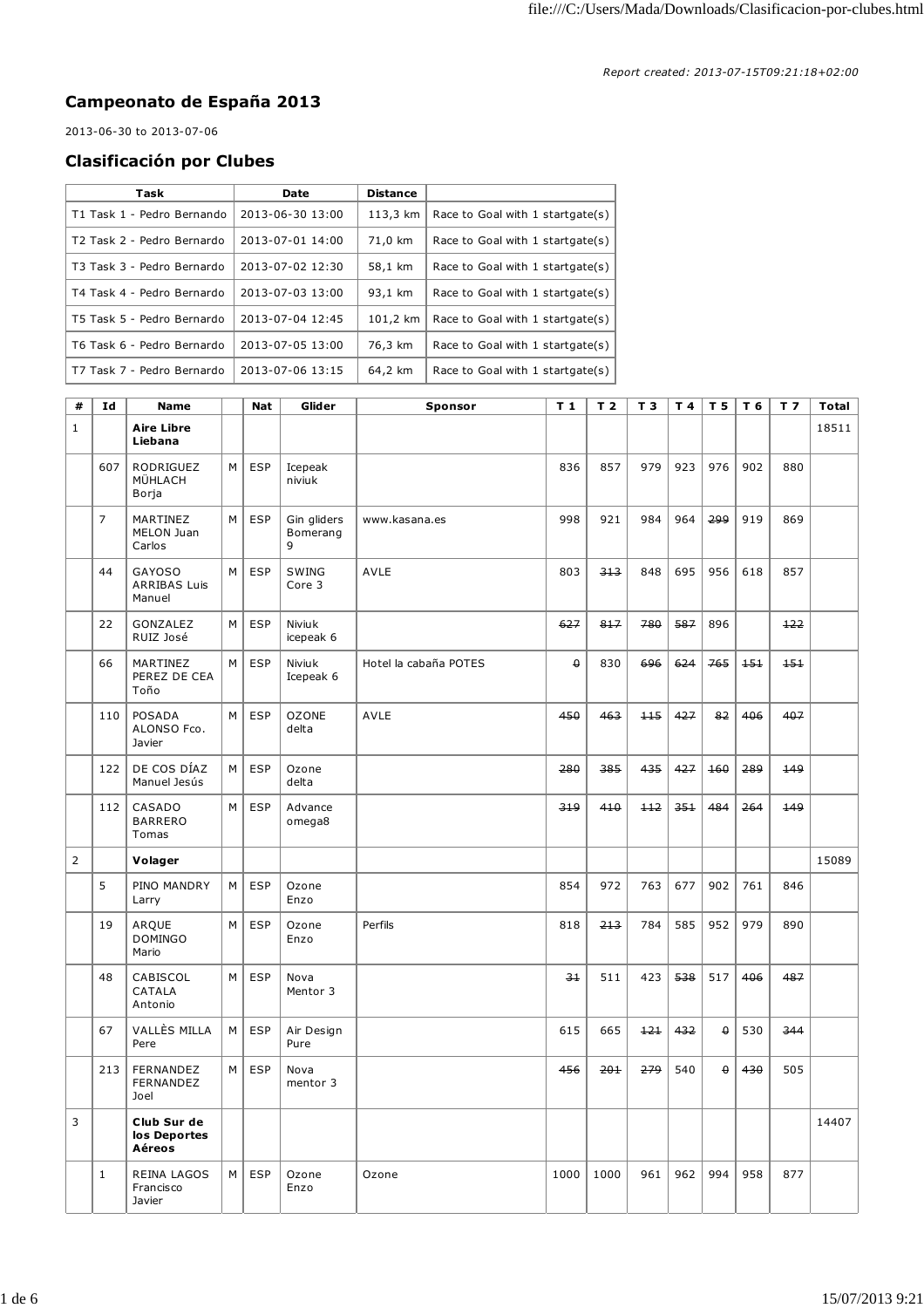| #              | Id             | <b>Name</b>                                 |   | <b>Nat</b> | Glider                        | <b>Sponsor</b>             | $T_1$ | T <sub>2</sub> | T3   |     | T4 T5 | $T_6$ | T <sub>7</sub> | Total |
|----------------|----------------|---------------------------------------------|---|------------|-------------------------------|----------------------------|-------|----------------|------|-----|-------|-------|----------------|-------|
|                | 10             | REINA LAGOS<br>José Manuel                  | М | <b>ESP</b> | ozone<br>Enzo                 | Benalvalle                 | 316   | 840            | 714  | 690 | 903   | 572   | 505            |       |
|                | 76             | <b>BENITEZ</b><br><b>FRAYSSE</b><br>Manuel  | M | <b>ESP</b> | Nova<br>Mentor 3              |                            | 317   | 396            | 186  | 427 | 437   | 406   | 407            |       |
|                | 28             | <b>ALCALA</b><br><b>MOLINA</b><br>Francisco | M | <b>ESP</b> | <b>NOVA</b><br>Factor 2       |                            | 396   | 182            | 299  | 427 | $+18$ | 499   | 418            |       |
|                | 63             | PEREZ JORGE<br>José Antonio                 | М | <b>ESP</b> | Nova<br>Factor 2              |                            | 221   | 395            | 496  | 427 | 437   | 58    | 451            |       |
|                | 58             | ZAPATA<br>MANTAS Juan<br>Carlos             | М | <b>ESP</b> | ADVANCE<br>Sigma 8            |                            | 60    | وو             | 508  | 268 | 218   | 438   | 416            |       |
| 4              |                | <b>Draco</b>                                |   |            |                               |                            |       |                |      |     |       |       |                | 13938 |
|                | 43             | <b>RUIZ</b><br>MORENATE<br>Miguel Angel     | M | <b>ESP</b> | niviuk<br>Icepeak 6           |                            | 619   | 793            | 715  | 600 | 677   | 489   | 861            |       |
|                | 21             | CASTELLANOS<br>JIMENEZ Luis                 | М | <b>ESP</b> | <b>NIVIUK</b><br>Icepeak 6    |                            | 619   | 834            | 556  | 626 | 936   | 679   | 430            |       |
|                | 32             | <b>LINDE</b><br>CONTRERAS<br>Luis           | M | <b>ESP</b> | Niviuk<br>Icepeak 6           |                            | 591   | 746            | 706  | 575 | 608   | 703   | 575            |       |
| 5              |                | Club de<br>Parapente<br><b>Desnivel</b>     |   |            |                               |                            |       |                |      |     |       |       |                | 12311 |
|                | 6              | COSTA<br>SANCHEZ<br>Jesús                   | M | <b>ESP</b> | <b>NIVIUK</b><br>Icepeak 6    | niviuk-CMM                 | 857   | 997            | 731  | 961 | 987   | 964   | 884            |       |
|                | 62             | NÚÑEZ ALCÓN<br>Federico                     | М | <b>ESP</b> | Gin gliders<br>Boomerang<br>9 |                            | 567   | 856            | 908  | 934 | 991   | 769   | 905            |       |
| 6              |                | Alas de Leyre                               |   |            |                               |                            |       |                |      |     |       |       |                | 10857 |
|                | 18             | <b>GONZALEZ</b><br>RUIZ Xabier              | М | <b>ESP</b> | Niviuk ice<br>peak 6          |                            | 712   | 855            | 853  | 905 | 949   | 261   | 1000           |       |
|                | 31             | GONZALEZ<br>RIZO Daniel                     | M | <b>ESP</b> | niviuk<br>Icepeak 6           |                            | 832   | 849            | 794  | 726 | 771   | 845   | 505            |       |
| $\overline{7}$ |                | <b>Alioth</b>                               |   |            |                               |                            |       |                |      |     |       |       |                | 8098  |
|                | 25             | GARCIA<br>GUERRERO<br>Juan Manuel           | М | <b>ESP</b> | Windtech<br>Fenix             |                            | 431   | 473            | 673  | 514 | 485   | 253   | 43             |       |
|                | 182            | <b>FALCON</b><br>SOLDEVILA<br>Óscar         | M | <b>ESP</b> | Windtech<br>fenix             |                            | 497   | 727            | 250  | 443 | 511   | 58    | 307            |       |
|                | 91             | <b>BERNEDA</b><br>MARTIN Xavier             | м | <b>ESP</b> | Niviuk Peak<br>3              | М                          | 313   | 321            | 312  | 457 |       |       | 150            |       |
|                | 47             | MALECKI LEVY<br>Ivan Clement                | м | ARG        | niviuk peak<br>3              |                            | 603   | 660            | 111  | 39  |       |       |                |       |
|                | 12             | GARCIA<br>DAVIES Lee                        | м | <b>ESP</b> | Niviuk - Ice<br>Peak          | TwoNav.com                 | 628   | 125            | 127  | 268 | 54    |       |                |       |
|                | $\overline{2}$ | <b>BONET</b><br>DALMAU Xevi                 | М | <b>ESP</b> | <b>NIVIUK</b><br>icepeak 6    | Niviuk                     |       |                |      |     |       |       |                |       |
| 8              |                | Puig d'Afrou                                |   |            |                               |                            |       |                |      |     |       |       |                | 6420  |
|                | 26             | POL BERNAL<br>Lluis (Xiliu)                 | М | <b>ESP</b> | <b>NIVIUK</b><br>peak3        | Niviuk                     | 609   | 174            | 729  | 428 | 518   | 357   | 193            |       |
|                | 138            | ARANDA<br><b>VERES Andreu</b>               | м | <b>ESP</b> | niviuk<br>artik3              | Club Parapent Puig d'Afrou | 434   | 119            | 278  | 223 | 437   | 381   | 408            |       |
|                | 124            | POL FONT<br>Albert                          | M | <b>ESP</b> | Niviuk hook<br>3              |                            | 50    | 111            | 48   | 343 | 86    | 83    | 411            |       |
| 9              |                | Almenara                                    |   |            |                               |                            |       |                |      |     |       |       |                | 6087  |
|                | $\overline{4}$ | RODRIGUEZ<br>FERNANDEZ<br>Félix             | м | <b>ESP</b> | Ozone<br>Enzo                 |                            | 930   | 865            | 1000 | 962 | 991   | 434   | 905            |       |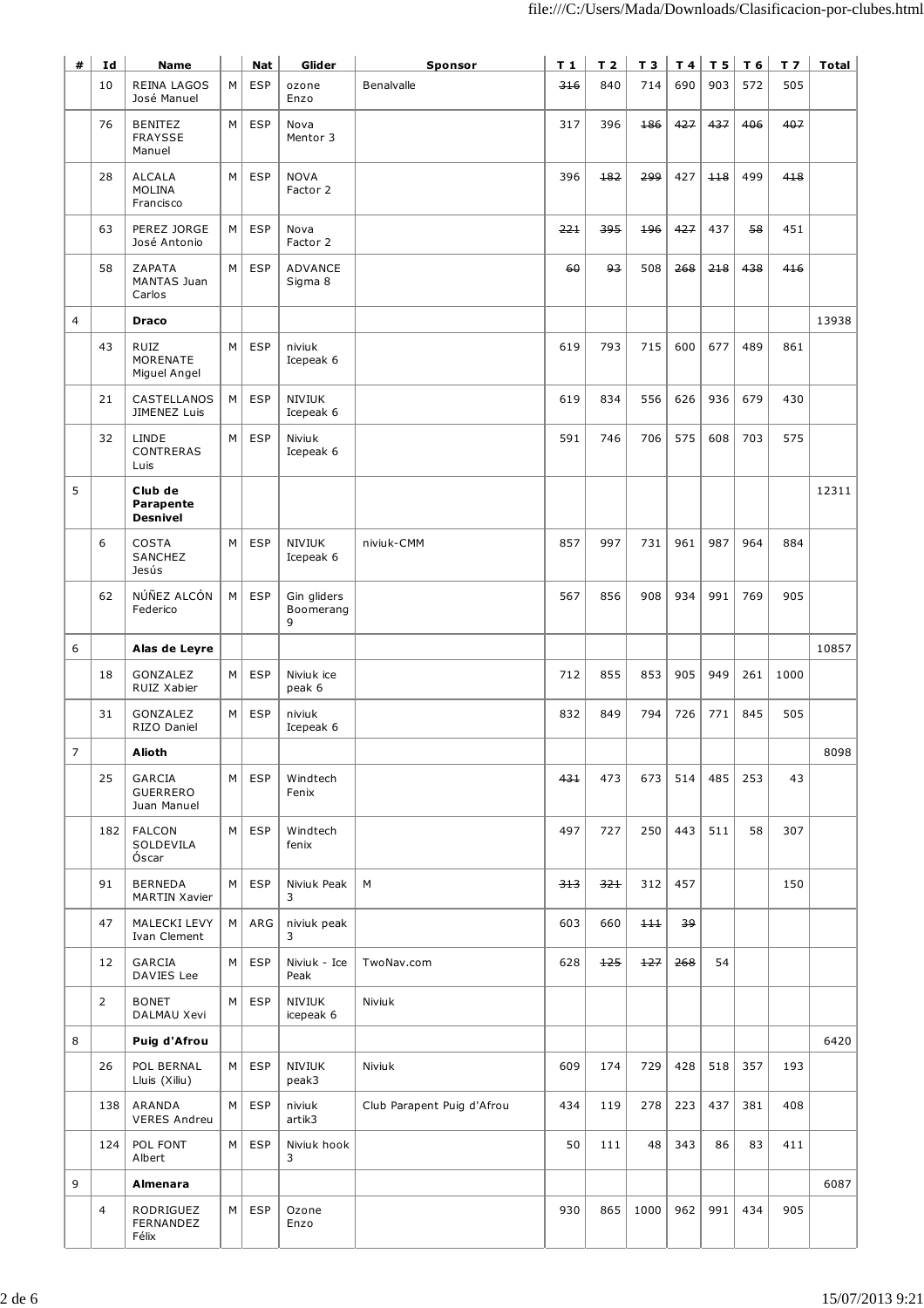| #  | Id  | <b>Name</b>                                |   | <b>Nat</b> | Glider                       | Sponsor                                      | $T_1$       | T <sub>2</sub> | T3  |     |             | T4 TS T6 T7 |             | Total |
|----|-----|--------------------------------------------|---|------------|------------------------------|----------------------------------------------|-------------|----------------|-----|-----|-------------|-------------|-------------|-------|
| 10 |     | Costa-Adeje                                |   |            |                              |                                              |             |                |     |     |             |             |             | 6054  |
|    | 78  | GONZALEZ<br><b>OLIVA</b><br>Gregorio       | M | <b>ESP</b> | Swing core<br>3              | Tenerfly                                     | 845         | 933            | 769 | 915 | 736         | 991         | 216         |       |
|    | 41  | QUINTANA<br>SIERRA Pedro<br>Justo          | М | <b>ESP</b> | UP Trango<br>XC <sub>2</sub> | Aire y vuelo                                 | 102         | 314            | 192 | 41  |             |             | $\mathbf 0$ |       |
| 11 |     | Catxadors de<br>l'aire                     |   |            |                              |                                              |             |                |     |     |             |             |             | 5509  |
|    | 611 | <b>ACOSTA</b><br>Adrián Martín             | М | ARG        | Niviuk<br>icepeak 6          |                                              | 320         | 858            | 787 | 860 | 869         | 713         | 569         |       |
|    | 222 | <b>BENDICHO</b><br>MARTINEZ<br>Mateu       | М | <b>ESP</b> | UP trango<br>xc2             |                                              | 176         | 111            | 174 | 72  | $\mathbf 0$ | 0           | 0           |       |
| 12 |     | Ostargi                                    |   |            |                              |                                              |             |                |     |     |             |             |             | 5214  |
|    | 34  | PEREZ<br>LEUNDA<br>Rodolfo                 | M | <b>ESP</b> | Niviuk Artik<br>3            |                                              | 432         | 425            | 121 | 383 | 511         | 490         | 449         |       |
|    | 157 | ORUESAGASTI<br>DIEZ Alex                   | M | <b>ESP</b> | <b>SKYWALK</b><br>cayenne 4  |                                              | 319         | 229            | 87  | 472 | 295         | 406         | 400         |       |
|    | 143 | PEREZ CALVO<br>Angel                       | M | <b>ESP</b> | Niviuk Artic<br>B            |                                              | 97          | 98             |     |     |             |             |             |       |
| 13 |     | Club Zero<br>Gravity                       |   |            |                              |                                              |             |                |     |     |             |             |             | 4766  |
|    | 618 | <b>CORPAS</b><br><b>GARCIA David</b>       | М | <b>ESP</b> | Ozone<br>enzo                | CIVA Centro Integral de Vuelo<br>Algodonales | 213         | 830            | 932 | 235 | 750         | 924         | 882         |       |
| 14 |     | <b>NomadAir</b>                            |   |            |                              |                                              |             |                |     |     |             |             |             | 4487  |
|    | 27  | MEZGER<br>Andreas                          | М | SUI        | Swing<br>Astral 7.26         | SWING                                        | 83          | 505            | 680 | 473 | 505         | 415         | 476         |       |
|    | 149 | <b>HIJON NEIRA</b><br>Roberto              | М | <b>ESP</b> | Windtech<br>fenix            |                                              | 127         | 169            | 377 | 106 | 149         |             | 422         |       |
| 15 |     | <b>Aerofly</b>                             |   |            |                              |                                              |             |                |     |     |             |             |             | 4447  |
|    | 116 | SANCHEZ<br>MARTINEZ<br>Andrés<br>Francisco | М | <b>ESP</b> | Niviuk Peak<br>3             | aerofly.es-sol                               | 589         | 798            | 693 | 340 | 524         | 508         | 569         |       |
|    | 250 | PALACIOS<br>AGUEDO<br>Carlos               | M | <b>ESP</b> | Sol Synergi<br>5             | <b>AEROFLY</b>                               | 31          | 71             | 97  | 43  | 126         | 58          | 0           |       |
| 16 |     | Cormoran                                   |   |            |                              |                                              |             |                |     |     |             |             |             | 4200  |
|    | 96  | JIMENEZ<br><b>BLANCO</b><br>Robert         | М | <b>ESP</b> | Swing<br>Astral 7            | Swing España                                 | 525         | 547            | 121 | 462 | 303         | 409         | 459         |       |
|    | 75  | PEREX AVILA<br>Víctor Manuel               | М | <b>ESP</b> | <b>OZONE</b><br>Delta 2      |                                              | 383         | 78             | 585 | 328 |             |             |             |       |
| 17 |     | $+7$                                       |   |            |                              |                                              |             |                |     |     |             |             |             | 3948  |
|    | 92  | LORENTE<br>LLOFRIU<br>Federico             | М | <b>ESP</b> | NIVIUK<br>Icepeak6           |                                              | 370         | 486            | 431 | 617 | 166         |             | 409         |       |
|    | 130 | <b>BORDERA</b><br>CALATAYUD<br>Miquel      | М | <b>ESP</b> | <b>OZONE</b><br>Icepeak 6    | <b>DILEOFICE</b>                             | $\mathbf 0$ | 97             | 121 | 427 | 437         |             |             |       |
|    | 183 | VILLAR<br>BALSALOBRE<br>Enrique            | М | <b>ESP</b> | niviuk artik<br>3            |                                              | 32          | 71             | 40  | 104 | $\mathbf 0$ | 58          | 82          |       |
| 18 |     | <b>Club Esportiu</b><br><b>Entrenúvols</b> |   |            |                              |                                              |             |                |     |     |             |             |             | 3837  |
|    | 50  | MARQUILLAS<br>CABEZA Jordi                 | M | <b>ESP</b> | AirDesign<br>Volt            | Entrenúvols                                  | 607         | 696            | 732 | 432 | 469         | 451         | 450         |       |
| 19 |     | <b>Vuelo Libre</b><br>Valdeamor            |   |            |                              |                                              |             |                |     |     |             |             |             | 3557  |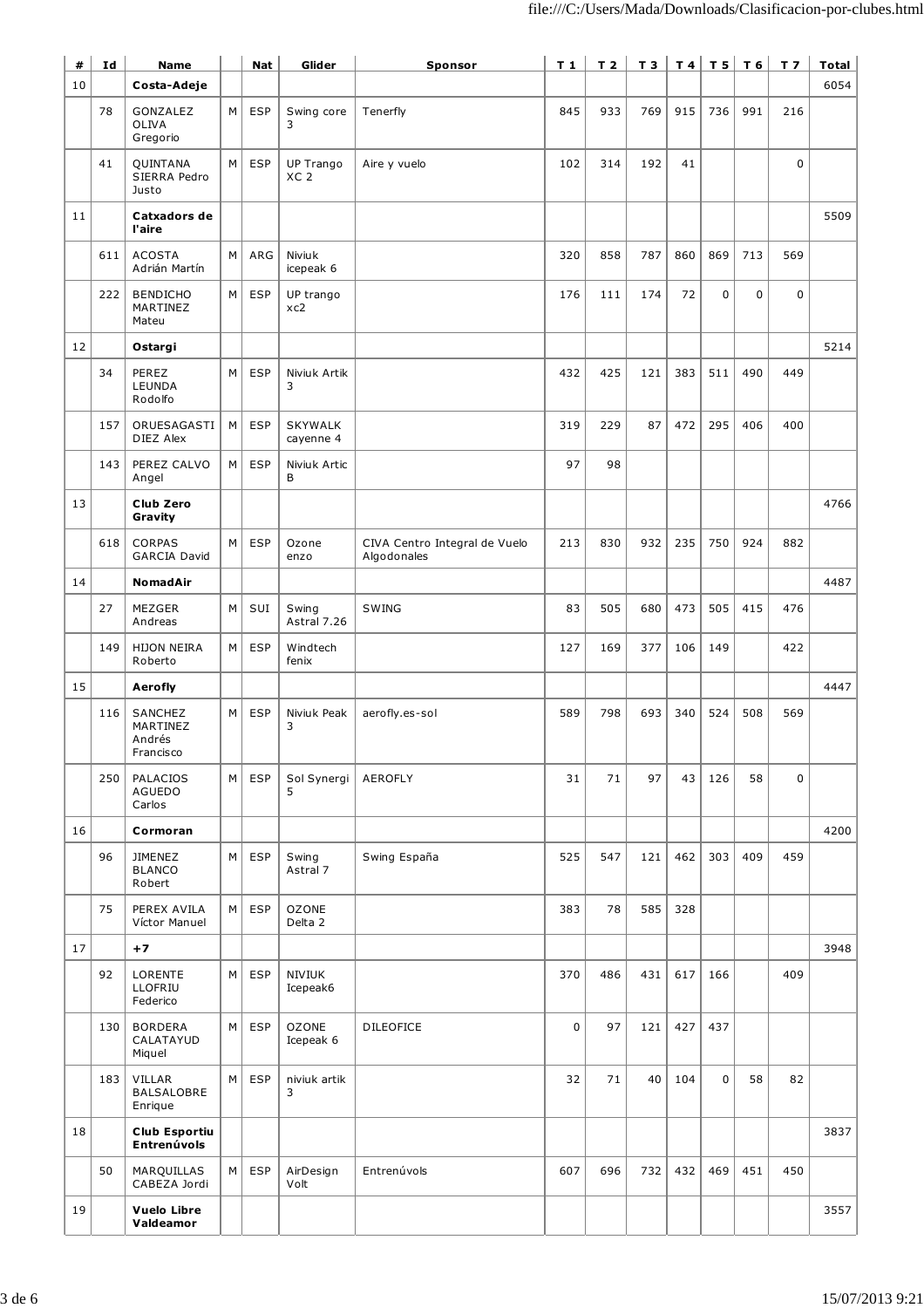| #  | Id  | <b>Name</b>                                           |          | <b>Nat</b> | Glider                   | Sponsor            | $T_1$ | T <sub>2</sub> | T 3 |     | $T4$ T 5    | $T_6$ | T <sub>7</sub> | <b>Total</b> |
|----|-----|-------------------------------------------------------|----------|------------|--------------------------|--------------------|-------|----------------|-----|-----|-------------|-------|----------------|--------------|
|    | 16  | RUIZ-LARREA<br>DE TUERO<br>Javier<br>(Keniata)        | M        | <b>ESP</b> | <b>OZONE</b><br>Mantra 4 | <b>ALAM AIR</b>    | 526   | 755            | 691 | 459 | 224         | 478   | 424            |              |
| 20 |     | Amasain                                               |          |            |                          |                    |       |                |     |     |             |       |                | 3467         |
|    | 74  | <b>BLANCO</b><br>ZABALETA<br>Txus                     | M        | <b>ESP</b> | Swing<br>Astral 7        |                    | 497   | 715            | 683 | 545 | 515         | 99    | 413            |              |
| 21 |     | Parapente<br>Valencia                                 |          |            |                          |                    |       |                |     |     |             |       |                | 3435         |
|    | 144 | GONZALEZ<br>MONAJ Raúl                                | $M \mid$ | <b>ESP</b> | Ozone<br>Delta 2         |                    | 95    | 192            | 227 | 154 | 277         | 406   | 75             |              |
|    | 158 | <b>SILLA</b><br>MARTINEZ<br>Nando                     | M        | <b>ESP</b> | SWING<br>astral 7        |                    | 405   | 210            | 88  | 339 | 202         | 0     | 43             |              |
|    | 164 | <b>TORRES</b><br><b>OCHOA</b><br>Enrique              | M        | <b>ESP</b> | ADVANCE<br>sigma 8       |                    | 256   | 88             | 118 | 59  | 111         | 90    |                |              |
| 22 |     | Appa                                                  |          |            |                          |                    |       |                |     |     |             |       |                | 3254         |
|    | 29  | MOYES VALLS<br>Enric                                  | M        | <b>ESP</b> | <b>NIVIUK</b><br>Artik 3 |                    | 432   | 260            | 659 | 432 | 517         | 500   | 454            |              |
| 23 |     | Cierzo                                                |          |            |                          |                    |       |                |     |     |             |       |                | 2869         |
|    | 69  | FRECHÍN BUIL<br>Luis                                  | M        | ESP        | niviuk -<br>artik 3      |                    | 297   | 414            | 535 | 440 | 365         | 406   | 412            |              |
| 24 |     | <b>Iniciativas</b><br>Pel Vol LLiure<br>de Montsec    |          |            |                          |                    |       |                |     |     |             |       |                | 2800         |
|    | 64  | LAZARO<br>IRANZO Josep<br>Miguel                      | M        | <b>ESP</b> | Niviuk Peak<br>3         |                    | 297   | 354            | 281 | 478 | 524         | 678   | 188            |              |
| 25 |     | Vientos del<br><b>Norte</b>                           |          |            |                          |                    |       |                |     |     |             |       |                | 2754         |
|    | 169 | MARQUES<br>RESANO Raúl                                | $M \mid$ | <b>ESP</b> | Advance<br>Sigma         |                    | 372   | 211            | 499 | 427 | 394         | 408   | 443            |              |
| 26 |     | Amilena Aire<br><b>Kirol Taldea</b>                   |          |            |                          |                    |       |                |     |     |             |       |                | 2735         |
|    | 39  | ALVAREZ<br><b>CASTILLEJO</b><br>José Javier           | M        | <b>ESP</b> | Ozone<br>enzo            |                    | 850   | 261            | 825 | 799 | $\mathbf 0$ |       |                |              |
| 27 |     | Parapente en<br><b>Burgos</b>                         |          |            |                          |                    |       |                |     |     |             |       |                | 2708         |
|    | 129 | SARRALDE<br><b>VIZUETE</b><br>Fernando                | $M \mid$ | <b>ESP</b> | ozone<br>Delta 2         | almendras sarralde | 297   | 204            | 278 | 549 | 525         | 438   | 417            |              |
| 28 |     | La Parra                                              |          |            |                          |                    |       |                |     |     |             |       |                | 2581         |
|    | 57  | <b>LINDO</b><br>MIMOSO<br>Eduardo                     | M        | <b>ESP</b> | <b>OZONE</b><br>Mantra 4 |                    | 412   | 88             | 378 | 427 | 471         | 429   | 376            |              |
| 29 |     | Club de<br>Parapente La<br>Térmica                    |          |            |                          |                    |       |                |     |     |             |       |                | 2363         |
|    | 134 | GARCIA<br>CASTRO<br>Manuel                            | M        | <b>ESP</b> | Advance<br>Sigma 8       |                    | 448   | 208            | 228 | 338 | 152         | 500   | 489            |              |
| 30 |     | <b>Club Vuelo</b><br>Libre<br>Parapente<br>Granaltura |          |            |                          |                    |       |                |     |     |             |       |                | 2319         |
|    | 261 | CERVILLA<br>DIAZ Carlos                               | M        | <b>ESP</b> | SWING<br>Mistral 7       | Granaltura         | 313   | 95             | 275 | 429 | 454         | 406   | 347            |              |
| 31 |     | Club de<br>Vuelo Santa<br>Pola                        |          |            |                          |                    |       |                |     |     |             |       |                | 2093         |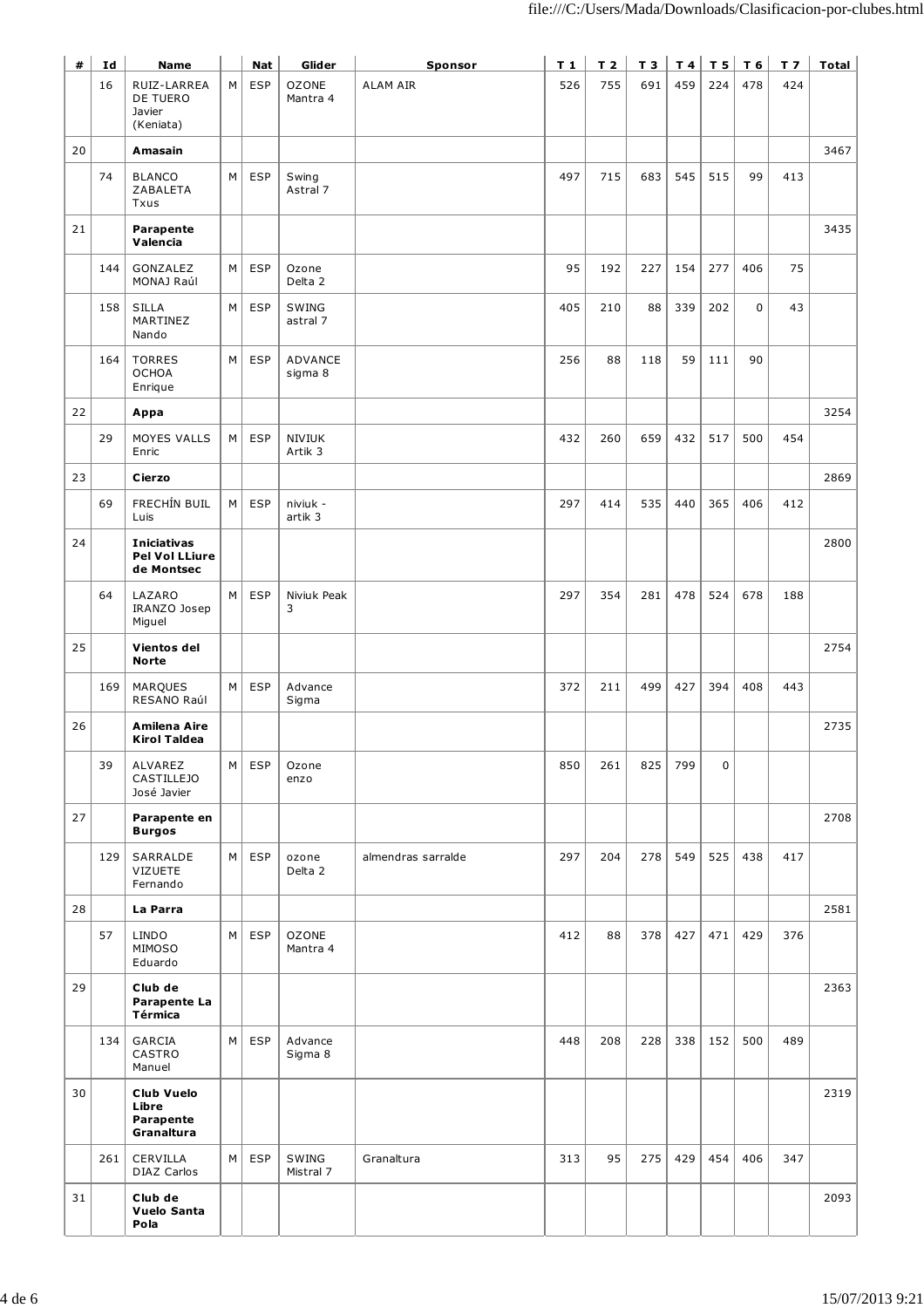| #  | Id  | <b>Name</b>                                                    |    | <b>Nat</b> | Glider                              | Sponsor                       | $T_1$ | T <sub>2</sub> | T 3            | T 4 | T <sub>5</sub> | T 6 | $T$ 7       | <b>Total</b> |
|----|-----|----------------------------------------------------------------|----|------------|-------------------------------------|-------------------------------|-------|----------------|----------------|-----|----------------|-----|-------------|--------------|
|    | 93  | CARPIO<br>MARTINEZ<br>Fernando                                 | M  | <b>ESP</b> | <b>UP Trango</b><br>XC <sub>2</sub> |                               | 293   | 203            | 427            | 208 | 356            | 501 | 105         |              |
| 32 |     | Club de<br>Parapente La<br>Alpispa                             |    |            |                                     |                               |       |                |                |     |                |     |             | 1889         |
|    | 51  | CASTELLANO<br>MOLINA Alvaro                                    | М  | <b>ESP</b> | <b>OZONE</b><br>Mantra M4           |                               | 300   | 549            | 192            | 429 | 224            | 67  | 128         |              |
| 33 |     | <b>Baiza</b><br>Parapente<br>Taldea                            |    |            |                                     |                               |       |                |                |     |                |     |             | 1613         |
|    | 603 | ECHEVARRIA<br>QUINTANA<br>Aitor                                | М  | <b>ESP</b> | Artik 3                             |                               | 340   | 86             | 190            | 191 | 114            | 289 | 403         |              |
| 34 |     | Club de<br>Parapente<br>Iparair                                |    |            |                                     |                               |       |                |                |     |                |     |             | 1166         |
|    | 123 | GOMEZ DE<br><b>SEGURA</b><br><b>IBAÑEZ DE</b><br>OPACUA Javier | M  | <b>ESP</b> | Advance<br>Sigma 8                  |                               | 31    | 147            | 187            | 427 | 119            | 100 | 155         |              |
| 35 |     | Parapente<br><b>Taucho</b>                                     |    |            |                                     |                               |       |                |                |     |                |     |             | 1099         |
|    | 133 | <b>AFONSO</b><br>LINARES<br>Cristo Manuel                      | М  | <b>ESP</b> | Niviuk                              | WWW.KANGAROOTANDEM.COM        | 719   | 116            | $\mathbf 0$    | 39  | 225            | 0   | $\mathbf 0$ |              |
| 36 |     | <b>Airetik</b>                                                 |    |            |                                     |                               |       |                |                |     |                |     |             | 1041         |
|    | 165 | VAZ<br><b>BARROSO</b><br>Leire                                 | F. | <b>ESP</b> | Niviuk Artic<br>3                   | Demuporsa / Portugalete Kirol | 297   | 111            | 68             | 0   | 65             | 156 | 344         |              |
| 37 |     | Club de Vol<br><b>Alt Urgell</b>                               |    |            |                                     |                               |       |                |                |     |                |     |             | 761          |
|    | 88  | <b>MORALES</b><br>GOMEZ Joan<br>Lluís                          | М  | <b>ESP</b> | <b>NOVA</b><br>Factor 2             |                               | 301   | 245            | 121            | 94  | $\mathbf 0$    |     |             |              |
| 38 |     | Parapente<br><b>Extremadura</b>                                |    |            |                                     |                               |       |                |                |     |                |     |             | 671          |
|    | 252 | PEREZ GIL<br>María                                             | F  | <b>ESP</b> | Advance<br>Epsilon 6                | parapentepangea.es            | 88    | 81             | 40             | 177 | 57             | 185 | 43          |              |
| 39 |     | Gratanuvols                                                    |    |            |                                     |                               |       |                |                |     |                |     |             | 655          |
|    | 90  | SOTO RIPOLL<br>Marc                                            | M  | <b>ESP</b> | AIR<br><b>DESIGN</b>                |                               | 91    | 71             | 121            | 66  | 205            | 58  | 43          |              |
| 40 |     | Leonardo Da<br>Vinci                                           |    |            |                                     |                               |       |                |                |     |                |     |             | 299          |
|    | 200 | TEJERO<br><b>BARDERA</b><br>Fernando                           | M  | <b>ESP</b> | ADVANCE<br>sigma 8                  |                               | 111   | 71             | 0 <sup>1</sup> | 117 | $\mathbf 0$    | 0   | $\mathbf 0$ |              |